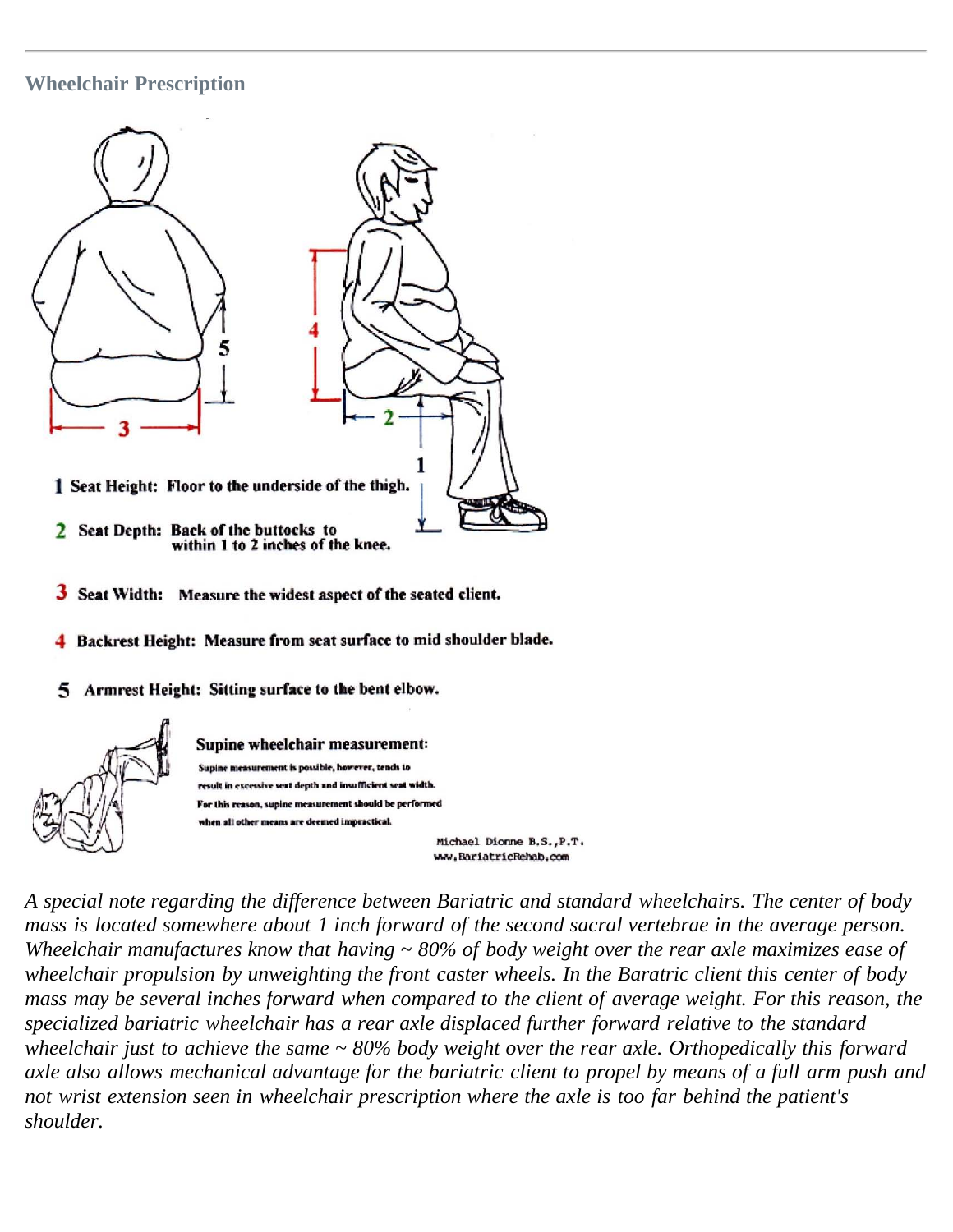Actual body weight. If clients body type is "pear like" consider potential of stable weight and stable w/c width indication over time. If client body type is "apple like" consider potential for fluctuating weight. If deciding between two sizes consider opting for the larger size and potentially wider w/c. The final wheelchair design selected should, of course, meet the dynamic load potential of the intended client.

#### **Measuring:**

When measuring this client population, if possible have the client sit on a hard surface such as a therapy mat, original wheelchair, or on a square of firm plywood. The client's thighs should be level and not upward or downward sloping relative to the hip joint. The lower leg should be in a comfortable vertically oriented posture. This posture allows for easy access to measure the client from a true postural set, otherwise not possible from a soft surface. Once the overall height is determined, the next consideration in W/C prescription is measurement of the pelvic region. This is the client's primary weight bearing surface. W/C measurement is possible while the client is lying in bed, however, very subject to error as adipose tissue sags posteriorly rather then inferiorly as observed in sitting postures. The supine measurement therefore contributes to undersized width and excessive depth as the clients legs do not abduct as in the sitting posture where abdominal contents drift inferiorly between the clients legs.

### **1. Seat Height:**

With feet flat on the floor and the shin in vertical posture, measure from the back of the heel to underside of knee. The client should wear typical footwear and again the thighs should be level relative to the hip joint prior to measurement. This will allow for proper foot rest length and overall W/C height which is so vital in W/C propulsion for those who tend to achieve propulsion by combination of hand and foot use. W/C floor to seat height is also critical for sit to stand activities. For individuals who are primarily exercise ambulators, a lower seat height may be indicated allowing community propulsion while for individuals who ambulate (functional ambulators) to vital rooms or bathrooms, a higher seat height may be indicated. Recall that W/C cushions will add to the height of the finished sitting surface. Extra low or bariatric hemi-wheelchairs are also available providing sufficient mechanical advantage for those who rely upon one sided (unilateral) W/C propulsion or bipedal W/C propulsion.

#### **2. Seat Depth:**

Measure from the back of the buttocks to within  $\sim$  1 to 2 inches of the back of knee. The completed W/C should allow for approximately 1 to 2 inches of space between the back of the clients knee and the front of the W/C seat, thereby preserving circulation to the lower leg while maximizing the clients weight bearing surface and leg mobility during foot assisted propulsion. The seat surface should support the entire gluteal region. If a client has a posteriorly bulbous gluteal region, then a contoured cushion or strap backrest may help provide sufficient trunk support.

#### **3. Seat Width:**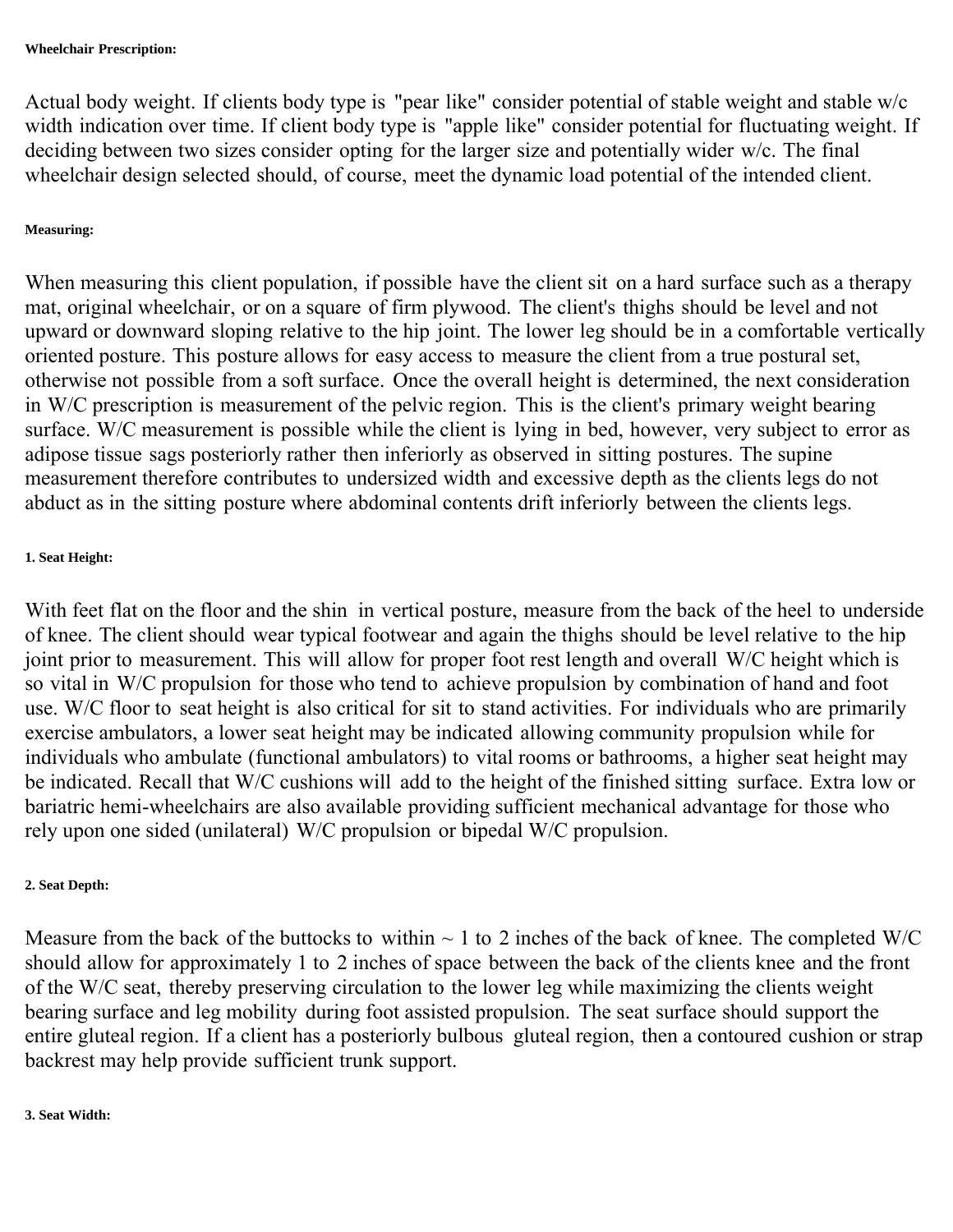Measure widest part of client in the seated posture. Again consider apple versus pear. A pear shaped individual having greater gluteal femoral weight distribution may be widest near the front edge of the seat. Excessive W/C width will restrict mobility about environmental barriers, increase difficulty of both turning and forward propulsion while decreasing armrest support with resulting potential for back pain. The completed W/C will allow for approximately 1 to 2 inches of width on either side of the client for winter clothing, client weight shifting during pressure relief, and if necessary room for possible lift devices such as slings. On occasion clients may opt to remove W/C push rims to accommodate narrow doorways or environmental barriers.

### **4. Backrest Height:**

Measure from the seat surface to mid shoulder blade height. The back rest generally should reach to mid shoulder blade level in height and support the apex of the client's back to diminish potential for postural back pain thus providing for adequate pressure relief while allowing maximal shoulder blade mobility. If the client is in a reclining chair then additional upper thoracic support may be indicated. More agile clients may prefer a backrest that is positioned vertically just  $\sim 1$  inch below the shoulder blade allowing for maximal upper body mobility over their lower trunk. in sitting postures. If a the client should have localized excessive tissue bulk causing partial contact to their backrest. A strap or laced back backrest may be indicated to provide sufficient support for that unique body type.

### **5. Armrest Height:**

Measure directly from the sitting surface to the bent elbow having the forearm parallel to the seat. Recall that a seat cushion may add the height of the seat and equally add to the height of the armrest. Appropriate armrest height is determined from this measurement and is important for decreasing neck and thoracic back pain by providing adequate support for the shoulder girdle. Remember that respiratory impaired individuals derive increased respiratory support by leaning upon their forearms and thereby increase depth of breathing by reverse action of upper body muscles. This is common in the obese client with respiratory compromise or congestive heart failure. Pressure relief, weight shifting and sit to stand activities may also be augmented by arm rest height in some individuals.

#### **Hard Seat Applications:**

-

-

Solid hard seat applications provide superior weight bearing distribution and overall superior orthopedic alignment. To the client, this is experienced in decreased muscular pain related to prolonged poor postures. The hard seat application tends to be more durable making them ideal for clients who rely upon their W/C as a primary source of mobility. The difficulty in providing hard seat applications are financial and client familiarity with side folding W/C's.

Specific medical indications which require hard seat applications include:

presence of neurologic disease with spasticity,

post stroke or other forms of paralysis and